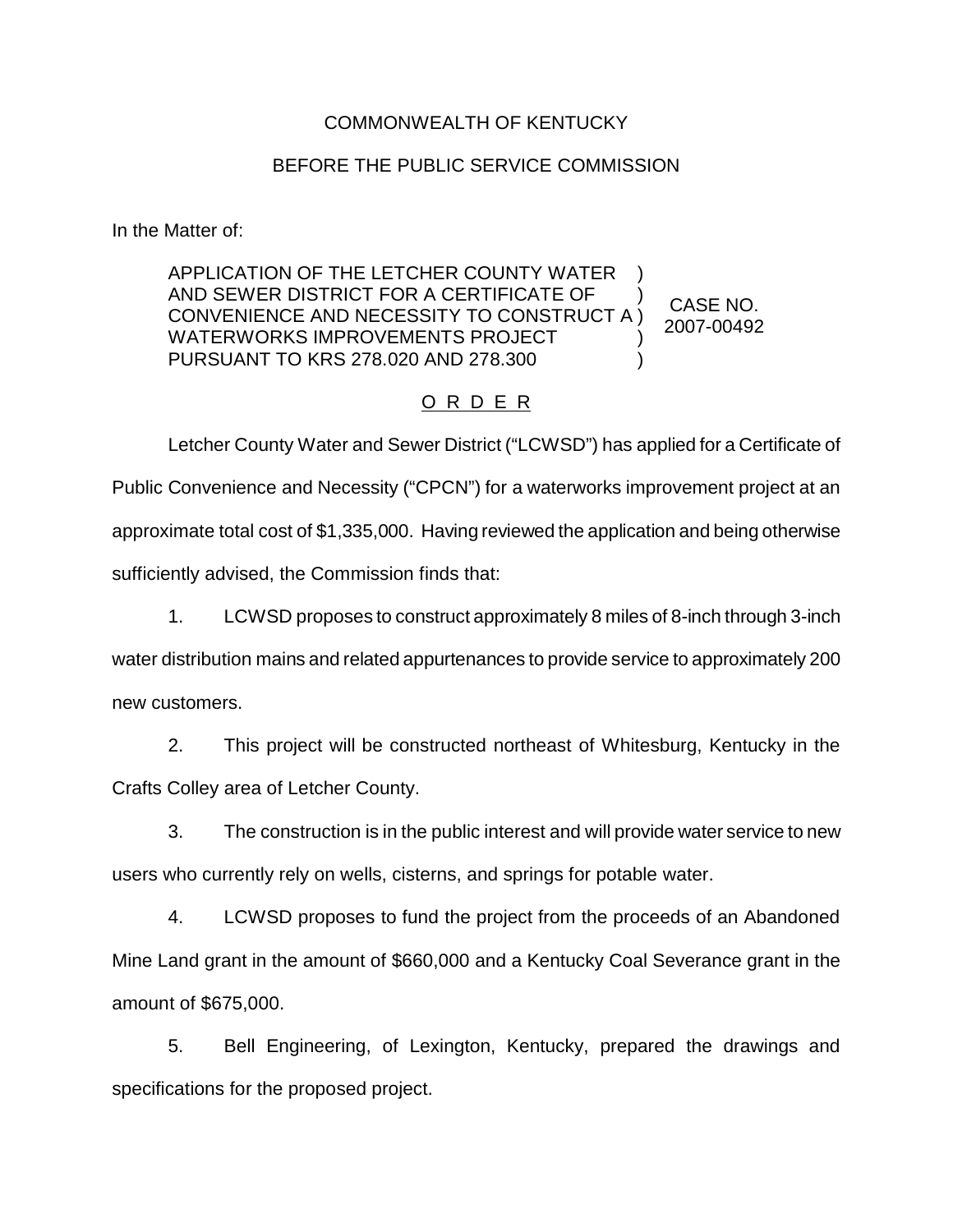6. The proposed construction does not conflict with services of other utilities operating in the area.

7. The proposed construction will not result in a wasteful duplication of facilities.

8. The Division of Water of the Kentucky Environmental and Public Protection Cabinet has approved the plans and specifications for the proposed project.

9. The public convenience and necessity require the construction of the proposed improvements.

IT IS THEREFORE ORDERED that:

1. LCWSD is granted a CPCN to proceed with the proposed construction as set forth in its application.

2. LCWSD shall notify the Commission prior to performing any additional construction not expressly authorized by this Order.

3. Any deviation from the construction approved shall be undertaken only with the prior approval of the Commission.

4. LCWSD shall furnish documentation of the total costs of this project including the cost of construction and all other capitalized costs (engineering, legal, administrative, etc.) within 60 days of the date construction is substantially completed. Construction costs shall be classified into appropriate plant accounts in accordance with the Uniform System of Accounts for water utilities prescribed by the Commission.

5. LCWSD shall file a copy of the "as-built" drawings and a certified statement the construction has been satisfactorily completed in accordance with the contract plans and specifications within 60 days of the substantial completion of the construction certificated herein.